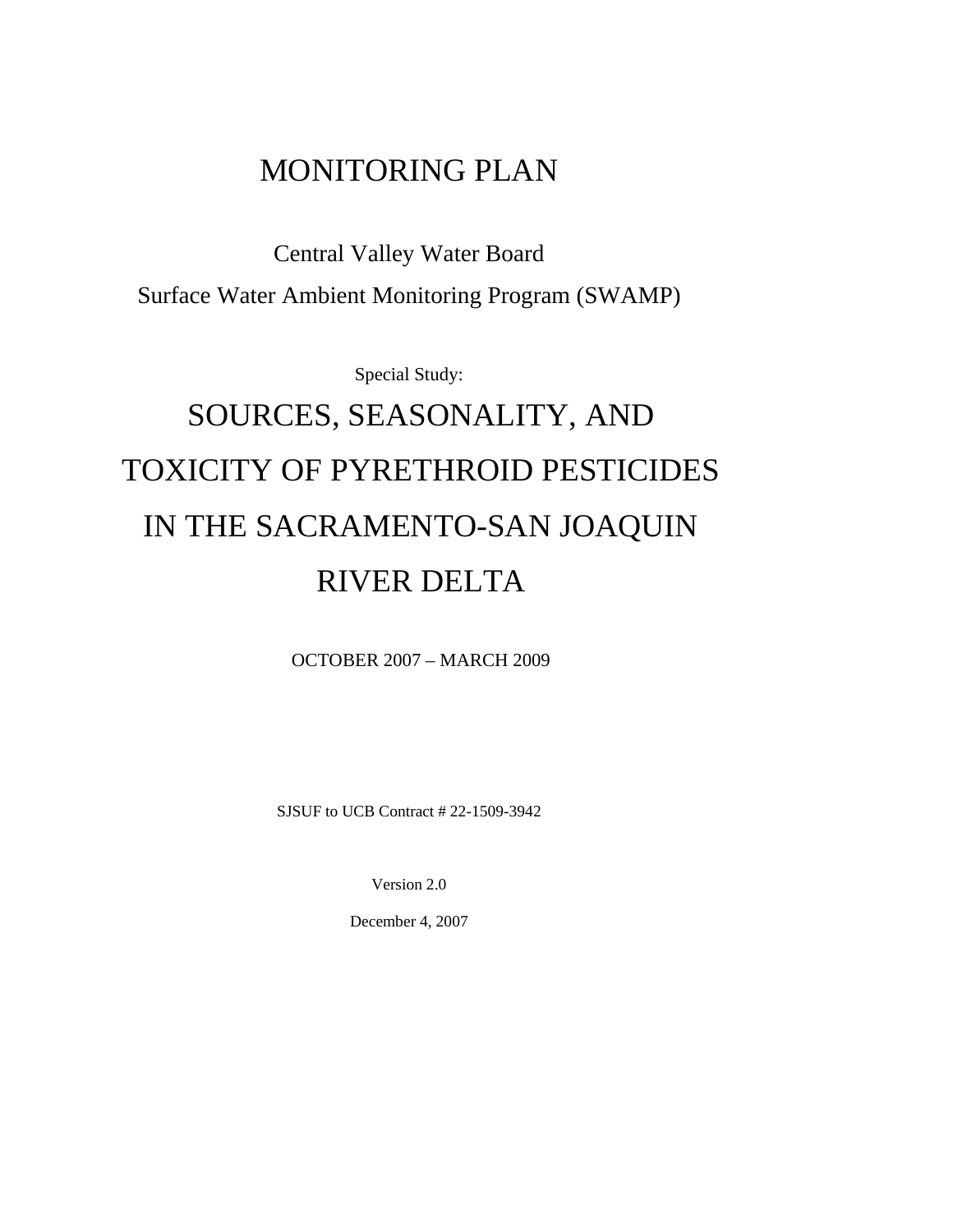### TRANSPORT OF PYRETHROID PESTICIDES TO THE SACRAMENTO-SAN JOAQUIN RIVER DELTA: SOURCES, SEASONALITY, AND TOXICITY

Project Director: Donald P. Weston<sup>1</sup> Project Coordinator: Robert W. Holmes<sup>2</sup>

<sup>1</sup> Department of Integrative Biology, University of California, 3060 Valley Life Sciences Building, Berkeley, California 94720-3140; <sup>2</sup> Central Valley Water Board, 11020 Sun Center Drive #200, Rancho Cordova, CA 95670

#### **Background**

Two emerging and potentially converging issues have provided the impetus for the current project and suggest that its completion is a high priority for protection of critical aquatic habitats. First, the Sacramento-San Joaquin Delta has attracted renewed attention recently because of the decline in populations of several pelagic fish species, notably Delta smelt, striped bass, longfin smelt and threadfin shad. Abundance indices for all four species are at or near record lows, and though the cause(s) for the decline in these Delta populations are not known, toxic contaminants are among the possibilities often suggested. Secondly, pyrethroid pesticide use in California has grown dramatically in recent years, with much of the increase in use coming from urban areas (Moran, 2007; Oros and Werner, 2005). The current use of pyrethroids in California is 50% greater than what it was just five years ago (CDPR, 2007), leading to the suggestion, as yet untested, that this increased usage could be linked to the decline in pelagic fish species either directly or indirectly through pesticide effects on critical prey species. It is known that pyrethroids are reaching surface waters within the watershed at concentrations toxic to aquatic life. Approximately one out of five sediment samples from agricultural drainage dominated water bodies (Weston et al. 2004; Weston et al., in press), and two of three sediment samples from urban drainage dominated water bodies (Weston et al., 2005, Amweg et al., 2006), contain pyrethroids at concentrations that exceed acutely toxic levels for standard toxicity testing species.

#### **Problem Statement**

The presence and toxicity of pyrethroids in sediments of agriculture-affected and urban creeks has been well documented, but there is little data available on sediment concentrations of these compounds throughout the Delta. Given the pelagic habits of the primary fish species of concern, as well as their prey, exposure to water column toxicants is an obvious concern, yet data on pyrethroids in the water column in the Sacramento-San Joaquin Delta is even more limited than that for sediments. Areas of particular concern would be the many sloughs of the Delta, a habitat utilized by Delta smelt for spawning and rearing, and locations of potential pyrethroid-containing effluents. Obtaining information on the importance of the various pyrethroid sources to the Delta, and establishing if these discharges contain pyrethroids at toxicologically significant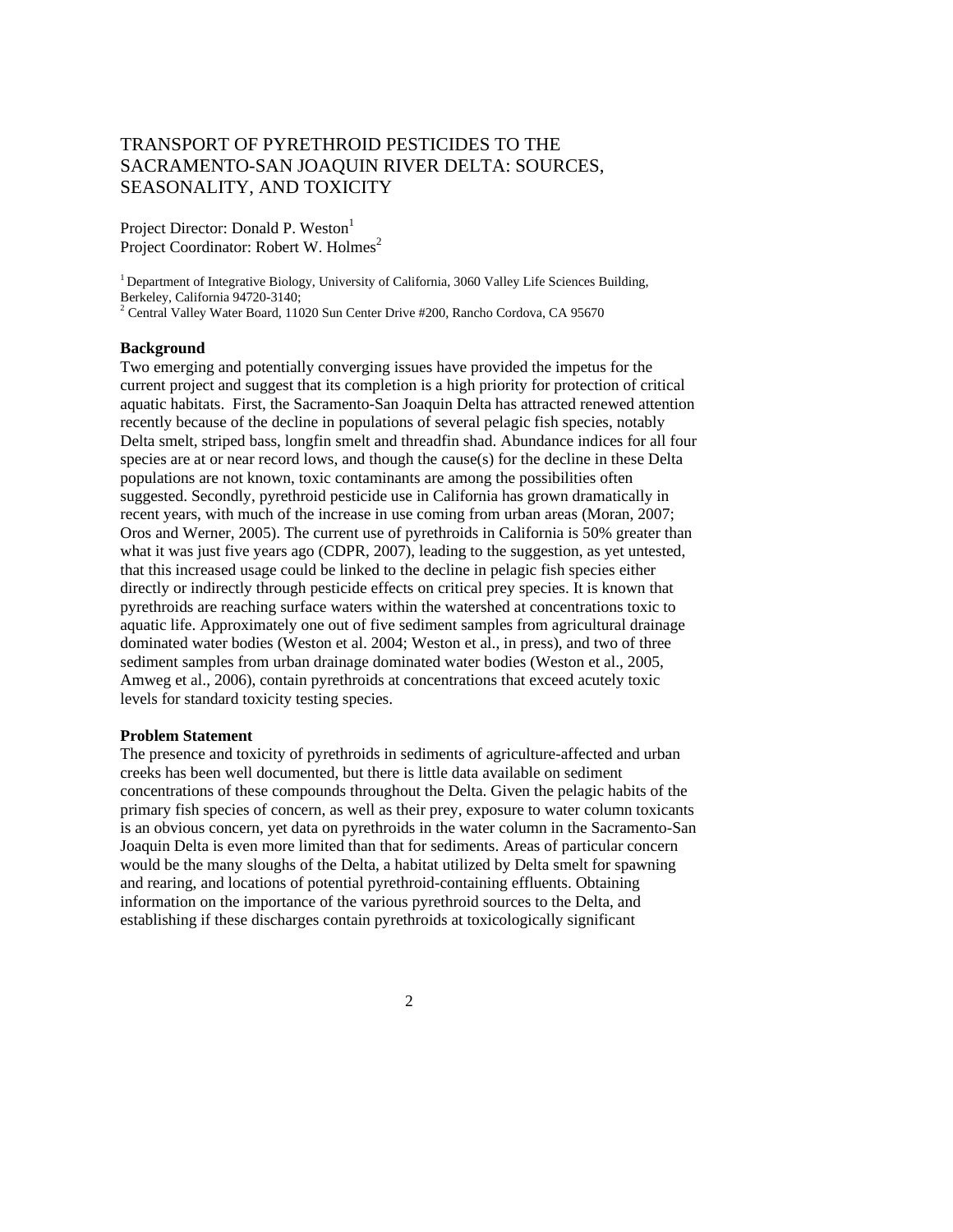concentrations, is critical to protecting aquatic life in general, and specifically to the protection of Delta species that are currently at risk.

#### **Target Audience and Management Decisions**

The Sacramento-San Joaquin River Delta is a maze of river channels and islands covering approximately 2,978 square kilometers (CVRWQCB, 2006). The Delta is valued as an area supporting aquatic life and riparian vegetation that provide recreational opportunities, including fishing. The Delta is also the major source of drinking water for over 20 million people, two-thirds of our State's population. A wide variety of interests, such as agriculture, urban, industry, fish and wildlife, environmental, and recreation, all have a vital stake in the Delta and all have a need to understand the health of the Delta and its complex interrelationships.

The Interagency Ecological Program (IEP) formed the Pelagic Organism Decline (POD) work team in response to population declines of pelagic fish species in the Delta. The POD is currently investigating hypotheses related to the role of aquatic contaminants and potential linkage with declining biota abundance. The current project will provide critical information to many of the interested POD stakeholders and member agencies. For example, management decisions related to pesticide use and water quality impacts are made by the California Department of Pesticide Regulation (DPR), the Regional Water Quality Control Boards (Water Boards), the US EPA, and other agencies. These agencies work together to establish which pesticide products are available for agriculture, urban, and other uses, and permissible application practices for these products.

The project report will consider the needs of the POD, DPR, and the Water Boards. The information gained from this project will also assist Water Board staff in reporting for 305(b) requirements as well as in determinations of whether Delta water bodies should be placed on the 303(d) impairment list, and if stressor identification and load allocation assessments for total maximum daily load (TMDL) development are necessary.

#### **Assessment Question**

Information to support management decisions can be obtained by answering the following assessment question:

1. Do pyrethroid pesticides occur in toxic water column concentrations in ambient source, near-field, and Delta channel surface waters of the Sacramento-San Joaquin River Delta?

#### **Monitoring Goal**

The goal of this study is to assess the potential for aquatic life beneficial use impairment in the Sacramento-San Joaquin River Delta due to the occurrence and toxicity of pyrethroid pesticides in the water column.

#### **Linkage to Beneficial Uses**

The Delta provides habitat for aquatic ecosystems that include benthic and water column invertebrates, which form important links in food webs supporting many native fish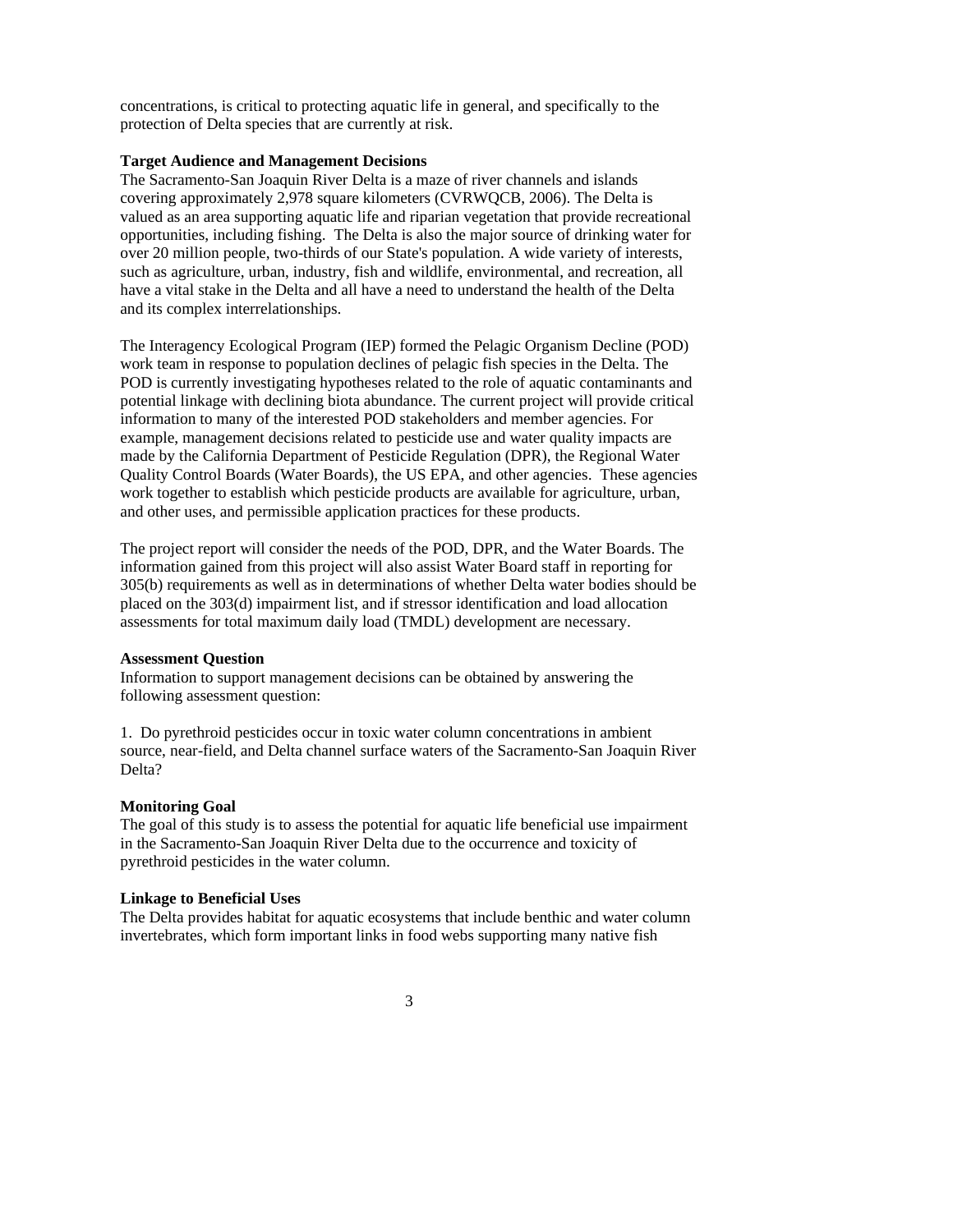species. This study focuses on potential impacts to these aquatic invertebrate communities and the ecosystems they support.

#### **Spatial Scale**

All sampling will occur within the legal boundaries of the Sacramento-San Joaquin Delta. Approximately 18 sampling site locations will be selected to include representatives of all major potential pyrethroid source categories to the Delta. The study includes assessment of agricultural, urban stormwater, and wastewater treatment plant sources within the Delta as well as contributions from the Sacramento River and San Joaquin Rivers as they enter the Delta.

#### **Temporal Scale**

Samples will be collected over a year, and on multiple occasions during that period to reflect dry and wet weather conditions. All sites are anticipated to be sampled at first flush (0.25 inch in Stockton, 0.50 inch in Sacramento), during two other winter rain events, and at least three times during the dry season. Agricultural discharges will be sampled at least five times during the dry season.

#### **Indicators and Measurement Parameters**

The Surface Water Ambient Monitoring Program (SWAMP) has outlined a strategy for water quality monitoring of California's surface waters and identified indicators reflective of beneficial uses (SWAMP, 2005). The indicators used to assess pyrethroid pesticide effects on aquatic communities in the Sacramento San Joaquin River Delta will be:

1. Chemical analyses of whole, unfiltered water column samples.

2. Chemical analyses of the dissolved phase and the suspended sediment phase in water column samples.

3. Water column toxicity tests.

4. Water column toxicity identification evaluation procedures specific to pyrethroids.

These indicators will be used in an integrative manner to characterize the level of pyrethroid contamination, the potential for in-stream biological effects and the specific links between contaminants and effects.

Chemical analytes will consist of eight commonly used pyrethroid pesticides: bifenthrin, cyfluthrin, cypermethrin, esfenvalerate, lambda-cyhalothrin, deltamethrin, fenpropathrin, and permethrin. The whole water samples will be extracted by liquid:liquid extraction using dicloromethane, and then analyzed for pyrethroids. The samples for phase discrimination will be processed on a continuous flow centrifuge to separate the dissolved and particulate phases, and each phase analyzed separately by GC/ECD for the same pyrethroids. The sampling is expected to yield about 136 samples for whole water analysis (+ 36 QA = 172), 36 samples for dissolved phase pyrethroids (+ 10 QA = 46), and 36 samples for particulate phase pyrethroids  $(+10 \text{ OA} = 46)$ . Reporting limits for pyrethroids in water samples are anticipated to be approximately 2.5 ng/L, though may be slightly higher or lower depending on matrix effects.

**Deleted: Deleted:**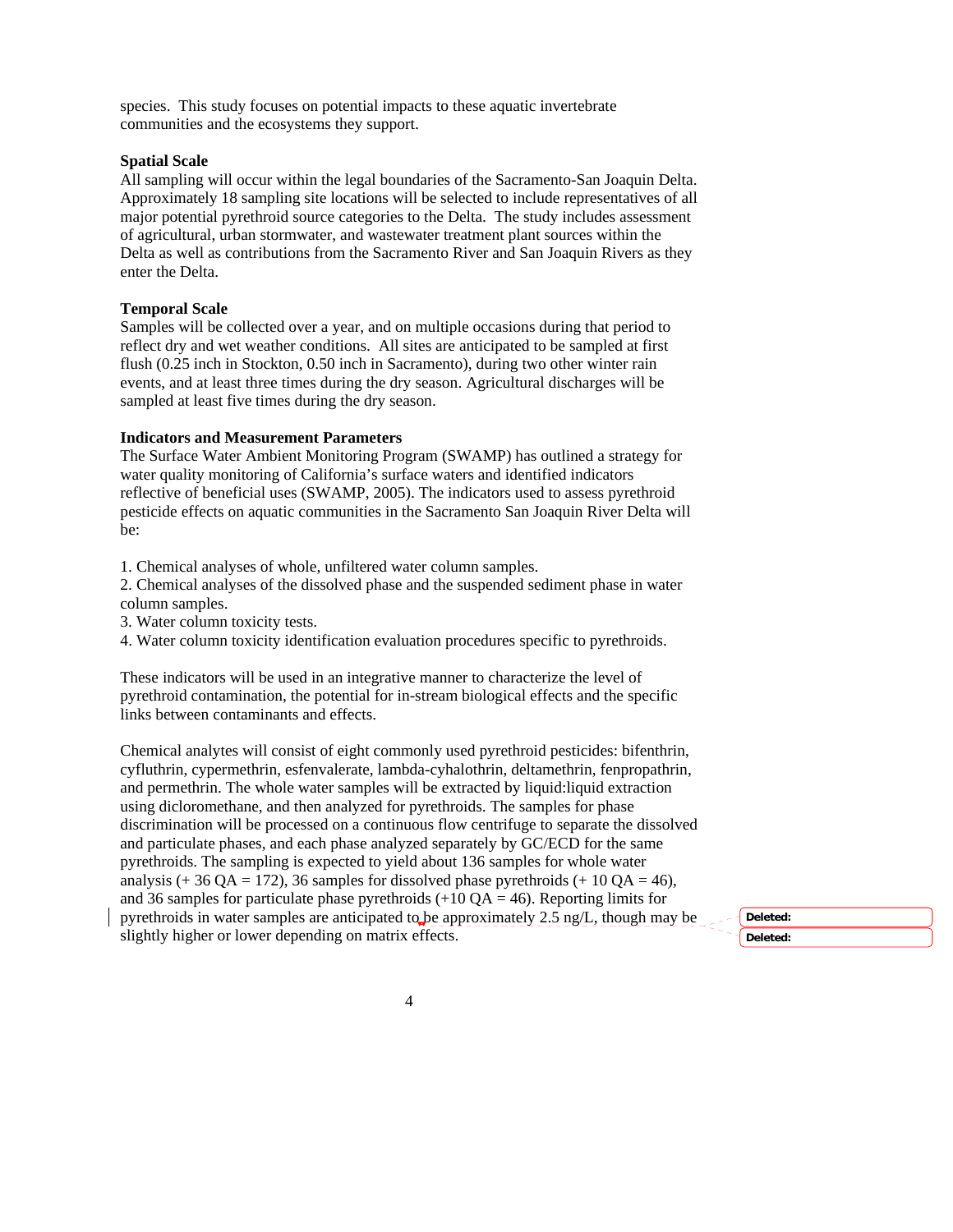Total suspended solids (TSS) and total organic carbon (TOC) will be measured in each whole water sample. These data are critical to interpreting pyrethroid concentration data in the context of bioavailability.

All pesticide chemical analyses will be conducted by Dr. Michael Lydy at the Fisheries and Illinois Aquaculture Center, Department of Zoology, Southern Illinois University using SWAMP comparable methods. Total organic carbon will be measured in each sediment sample on a CE-440 Elemental Analyzer from Exeter Analytical, following acid treatment to remove inorganic carbon. Total organic carbon in water samples will be determined on a Shimadzu 5000A DOC analyzer. Both organic carbon analyses will be done by the University of Maryland, Horn Point Environmental Laboratory.

The whole water samples from the ambient and effluent monitoring will be tested for acute toxicity by Dr. Donald Weston at the Department of Integrative Biology, University of California, Berkeley laboratory using *Hyalella azteca* in four-day, water-only exposures. Mortality will be the measurement endpoint. The sampling described above is expected to yield 124 samples  $(+ 6 QA = 130)$ . While the standard temperature for *Hyalella* testing is 23ºC, Delta waters during the winter will be far cooler. Pyrethroids are known to be nearly four times as toxic at 13ºC, relative to 23ºC (Weston, unpublished data). Therefore in order to determine the toxicity of the discharges at ambient temperatures, rather than at an artificial standardized temperature, toxicity tests will be run at a temperature approximating ambient at the time of sample collection (within the range of 13-23ºC in which good *Hyalella* control survival has been shown).

Resampling and retesting may be done if feasible. While complete toxicity testing results will not be available until completion of the 4-day exposure, if high mortality is observed within the first day of the test, the Project Coordinator will be contacted. Resampling and retesting may be done if considered technically justified pending discussions between the University's Project Director and the State's Project Coordinator.

Sample survival <50% of the control will trigger a toxicity identification evaluation (TIE) and the sample will be retested with two TIE procedures specifically developed for pyrethroids. In the event toxicity is found in a high proportion of the samples, the TIE procedures are limited to no more than 25 of the whole water samples. Since this study is focused specifically on pyrethroids, full-scale TIEs will not be done, but rather several types of TIE-style procedures will be performed that are specifically designed to indicate if pyrethroids could be the cause of toxicity. The Project Director has developed and published on several of these procedures (Amweg and Weston, in press; Weston and Amweg, in press), and additional procedures are under development. The procedures to be used will consist of any two of temperature manipulation, piperonyl butoxide addition, and enzyme addition. While these procedures have been developed to identify pyrethroidrelated toxicity, they have also been tested with an organophosphate pesticide (chlorpyrifos), and can often help identify toxicity attributable to that group of compounds as well.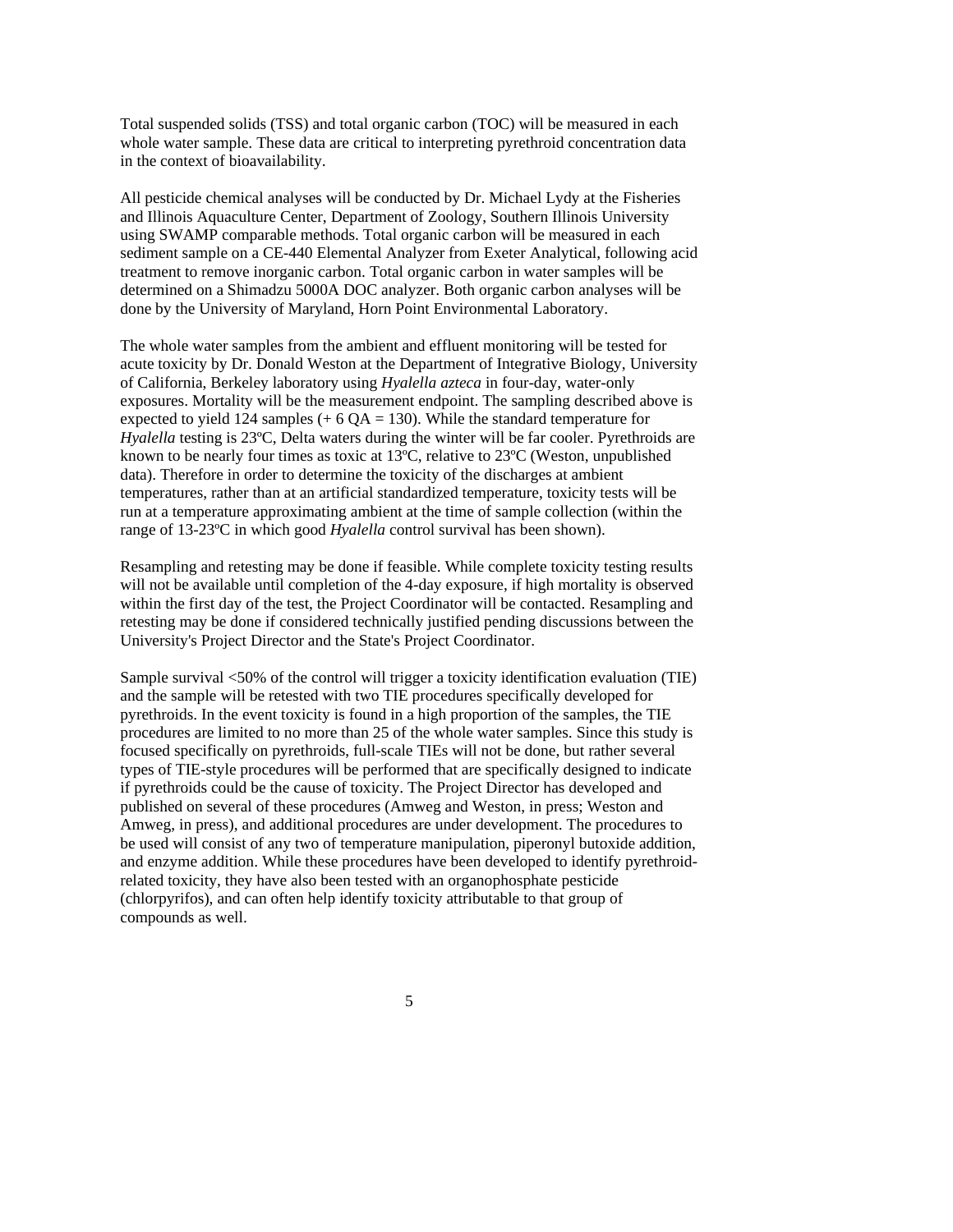#### **Monitoring Objectives**

The primary objective of this Sacramento-San Joaquin River Delta assessment is to determine if pyrethroid pesticides occur at potentially toxic concentrations within the ambient waters of the Delta and tributary waterways, including within a variety of types of discharges and sources to the Delta. Secondary objectives include examining potential seasonality of pyrethroid inputs to the Delta, and determining whether they are entering in dissolved or particle-bound phases as it could affect their toxicity and transport. The species to be used for toxicity testing (*H. azteca*) is the most sensitive to pyrethroids of all organisms that have been tested, and thus should be a conservative representative of the resident Delta species of concern. TIE-style approaches will be used on toxic water samples to determine the contributions of pyrethroid pesticides to any observed amphipod mortality in Delta water samples.

#### **Monitoring Design**

A major difficulty with testing for pyrethroids in Delta waters is that analytical detection limits are often at or even above concentrations that are acutely toxic to sensitive aquatic species. Concentrations capable of causing chronic toxicity are likely far below detectable levels. Thus, even if no detectable pyrethroids were found in Delta waters, it does not mean they were having no toxicological effect. To address this concern, this study will focus on effluents that may contain pyrethroids. Such samples would represent worst case conditions (i.e., highest possible pyrethroid concentrations). If the compounds are not detected in the discharges themselves, then it is unlikely toxicity would remain after release to and dilution within Delta waters.

Sampling sites will be identified in the Sacramento-San Joaquin River Delta to represent the following discharges categories:

- 1) Eight agricultural discharges
- 2) Five urban stormwater discharges
- 3) Three municipal sanitary sewer outfalls
- 4) Two mainstem river sites (Sacramento River near Freeport/Hood and San Joaquin River near Vernalis)

Sampling at these sites is intended to identify the pyrethroids contributed by each category of discharge, their concentration at the point of discharge, the seasonality of pyrethroid inputs from each discharge category, whether the effluent is toxic, and if so, whether pyrethroids are likely responsible for that toxicity.

To characterize pyrethroid inputs and the potential impacts of these pesticides on aquatic life in the Sacramento-San Joaquin River Delta, sample sites will be selected based on the selection criteria below.

| <b>Delta Sample Site Selection Criteria</b>                                               |
|-------------------------------------------------------------------------------------------|
| 1. Geographic distribution throughout the Delta                                           |
| 2. Urban and agricultural land uses both represented among the discharges                 |
|                                                                                           |
| 3. Wastewater treatment plant discharges to include, but not limited to, major facilities |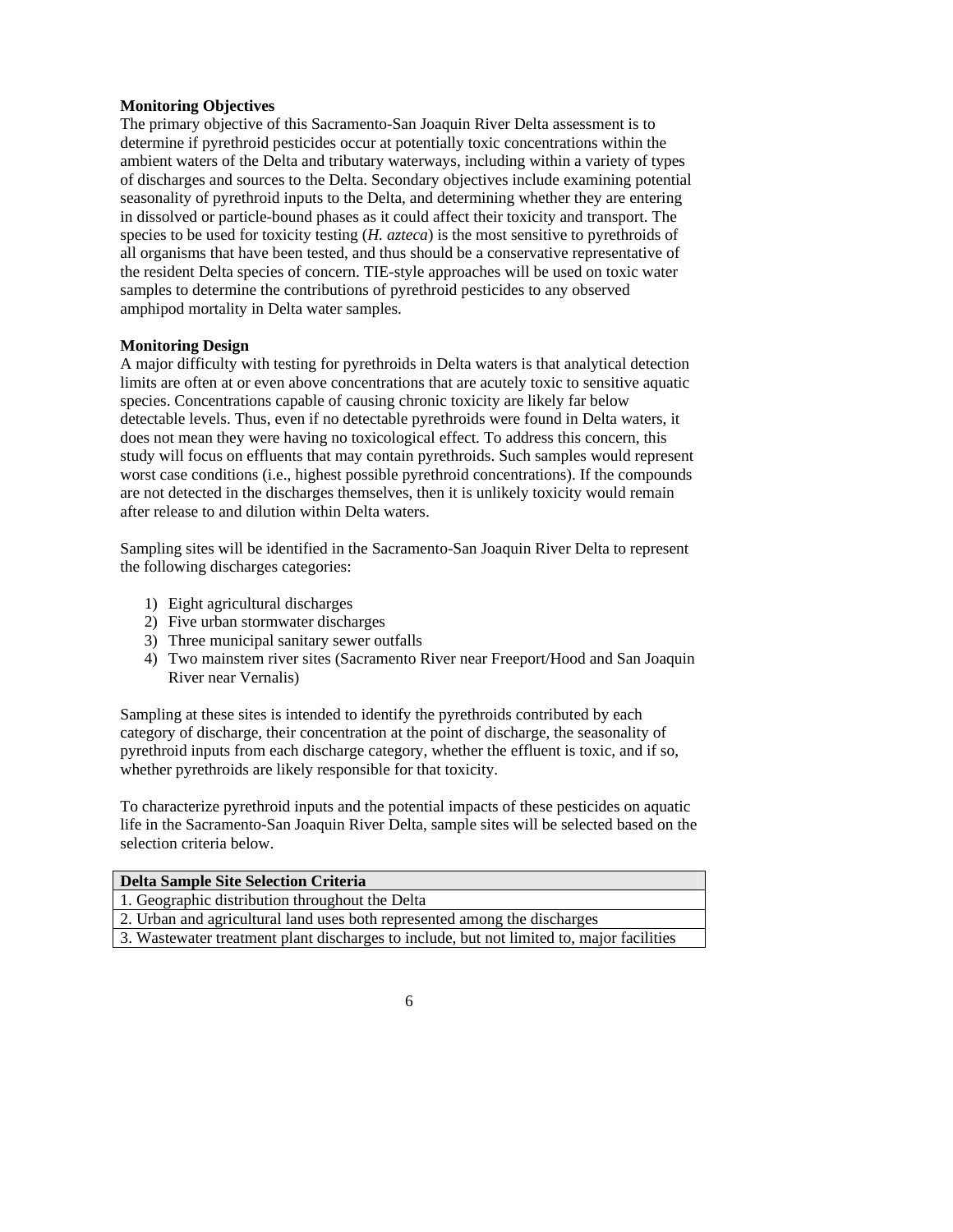4. Stormwater and agricultural discharges sampled to be among the more significant in terms of flow to Delta

5. Flow data available if possible (govt. gauging station or monitored by discharger)

6. Salinity of ambient waters within acceptable range of *Hyalella azteca*

7. Presence of access points to discharges and receiving waterways

8. Confined waterway sites for gradient analysis

9. Evidence of previous data suggesting pyrethroid occurrence or link to toxicity

The selected sites will be sampled on three occasions in the dry season, at the time of the first flush, and during two other storm events. While this schedule will yield six sampling events at each of the eighteen sites, exceptions to this general plan are: 1) the agricultural sites will be sampled an additional two times during the dry season (for total of five dry season samples) because of the probable strong temporal variation in effluent quality, and 2) it may not be possible to sample the urban stormwater sites during the dry season because of low flow.

Sampling during the dry season will consist of a single grab sample at each site on each sampling occasion. Storm sampling will consist of single samples at each site during a storm event, with an attempt to obtain those samples during high flow. Excluding the river samples, all other discharges will be sampled just prior to the point of release to Delta waters, so as to avoid effects of dilution and tidal considerations.

In addition to the samples noted above (for chemical analysis of whole water) each of the eighteen discharges will be sampled on one of the dry season occasions and on one of the storm event occasions for separate analysis of the dissolved and particle-associated pyrethroids. Establishing what fraction of the total pyrethroid that is particle-bound has ramifications as to its bioavailability and potential for mitigation.

Some of the sites will be selected for gradient analysis so as to better quantify the extent of dilution of the effluents in Delta waters. The optimal sites at which this will be done are those where the discharge occurs to a confined body of water (e.g., a slough), with few or no other discharges to that same water body, and with multiple access points along that water body. A maximum of three sites will be established to meet these criteria as best as possible, and on one occasion during a falling tide, water samples will be taken from the water body at various distances from the discharge. These samples will be held for chemical analysis, though not toxicity testing.

#### **Coordination and Review Strategy**

To promote monitoring coordination among agencies and work groups, this Monitoring Plan will be reviewed on multiple levels: 1) internally, through Water Board staff; 2) intra-agency, through DPR and member agencies of the POD work team. The SWAMP Project Coordinator (PC) will facilitate and coordinate peer review and addressing comments. Ambient water sampling will not occur prior to the acceptance of the Monitoring Plan by the SWAMP Coordinator.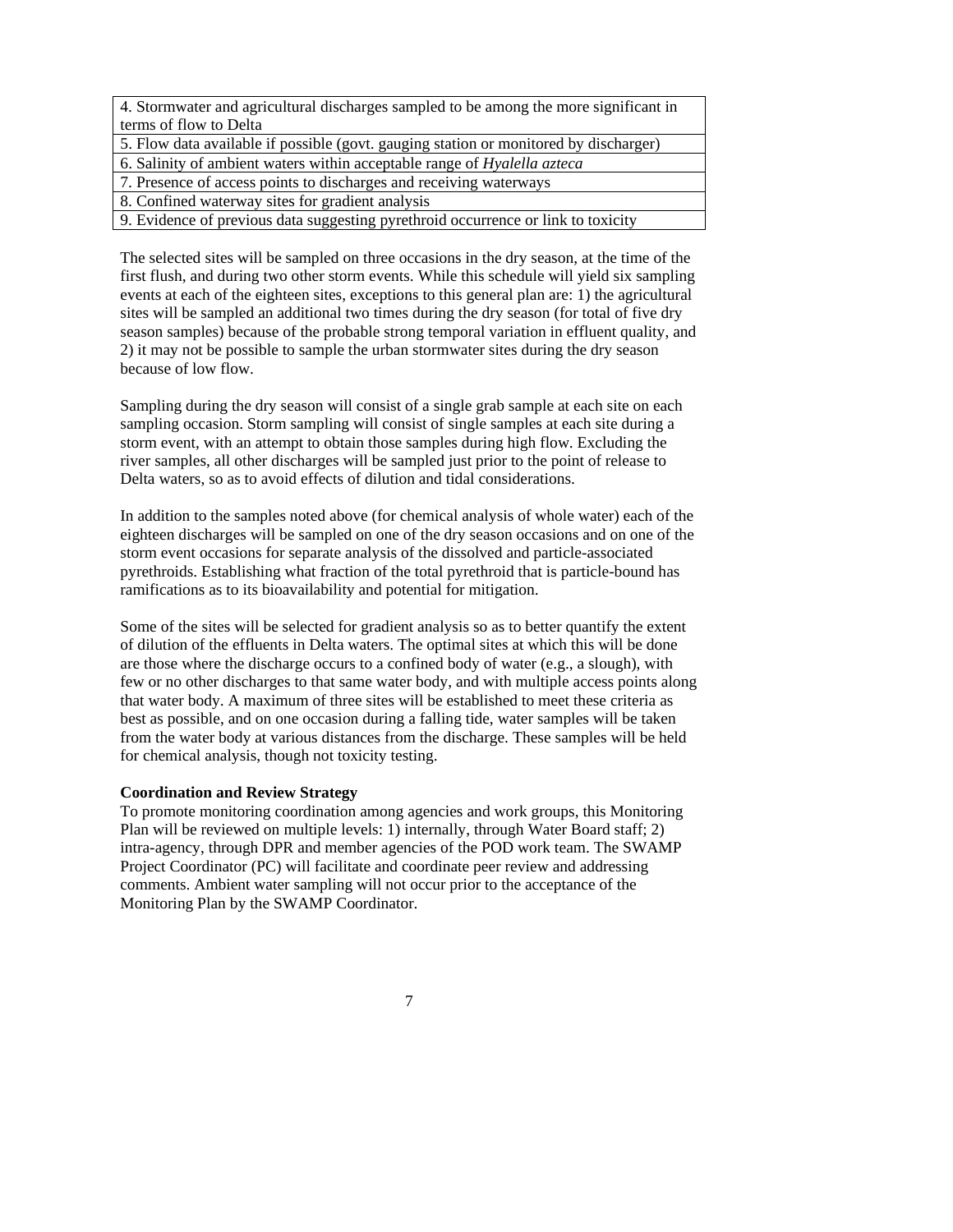Site reconnaissance and selection will be conducted by the UCB Project Director (PD) and the Central Valley Water Board SWAMP Project Coordinator (PC). A preliminary list of sampling sites will be developed based on land use patterns, site reconnaissance, and consultation with the POD work team. The preliminary site list will not be finalized until reviewed by the Water Board staff and the POD work team. The current study will be predominately focusing on the potential pyrethroid sources (effluents) to the Delta, and farther up in the system than the POD sites which are mostly in lower Sacramento and San Joaquin Rivers, Delta, and in the San Pablo/Suisun Bay areas.

This project will be coordinated and leveraged with existing relevant investigations including those monitoring efforts already underway through the POD by the UC Davis Aquatic Toxicology Laboratory, a pyrethroid loading study in the San Joaquin River which is underway by the USGS, UCB, and UCD, the Sediment Quality Objective Project commencing in the Delta during Fall 2007 as directed by SWRCB, and the Irrigated Lands Regulatory Program and the Pesticide TMDL Program at the Central Valley Water Board.

- 1. UC Davis POD Toxicity Investigations including ambient water column toxicity testing and TIEs. This project underway through the 2007 POD workplan – contact: Inge Werner.
- 2. USGS, UCB, and UCD Pyrethroid Loading Study quantifying pyrethroid loading to the San Joaquin River via four Westside and three Eastside agricultural tributaries. This work extends from summer 2007 through winter 2008. Pyrethroid loads will be measured in the San Joaquin at Vernalis. Project data will be used to examine loadings to the Delta via the mainstem San Joaquin River - contacts: Joe Domagalski, Donald Weston, and Minghua Zhang.
- 3. SWRCB Sediment Quality Objectives Development Delta Phase Project sampling benthic communities, toxicity, and chemistry from sediments in the Delta. This work will commence Fall 2007 and will provide information related to pyrethroid pesticide occurrence in sediments of select habitats of the delta – contact: Chris Beegan.
- 4. Irrigated Lands Regulatory Program Central Valley Water Board. Water quality sampling by agricultural coalition groups including pesticide and toxicity analysis. Contact: Joe Karkoski.
- 5. TMDL Program Urban Pesticides Central Valley Water Board. Pesticide sampling for urban pesticide TMDL analyses. Contact: Petra Lee.
- 6. CalFed Project Spatial and Temporal Quantification of Pesticide Loadings to the Sacramento River, San Joaquin River, and Bay-Delta to Guide Risk Assessment for Sensitive Species. Contact: Debra Denton.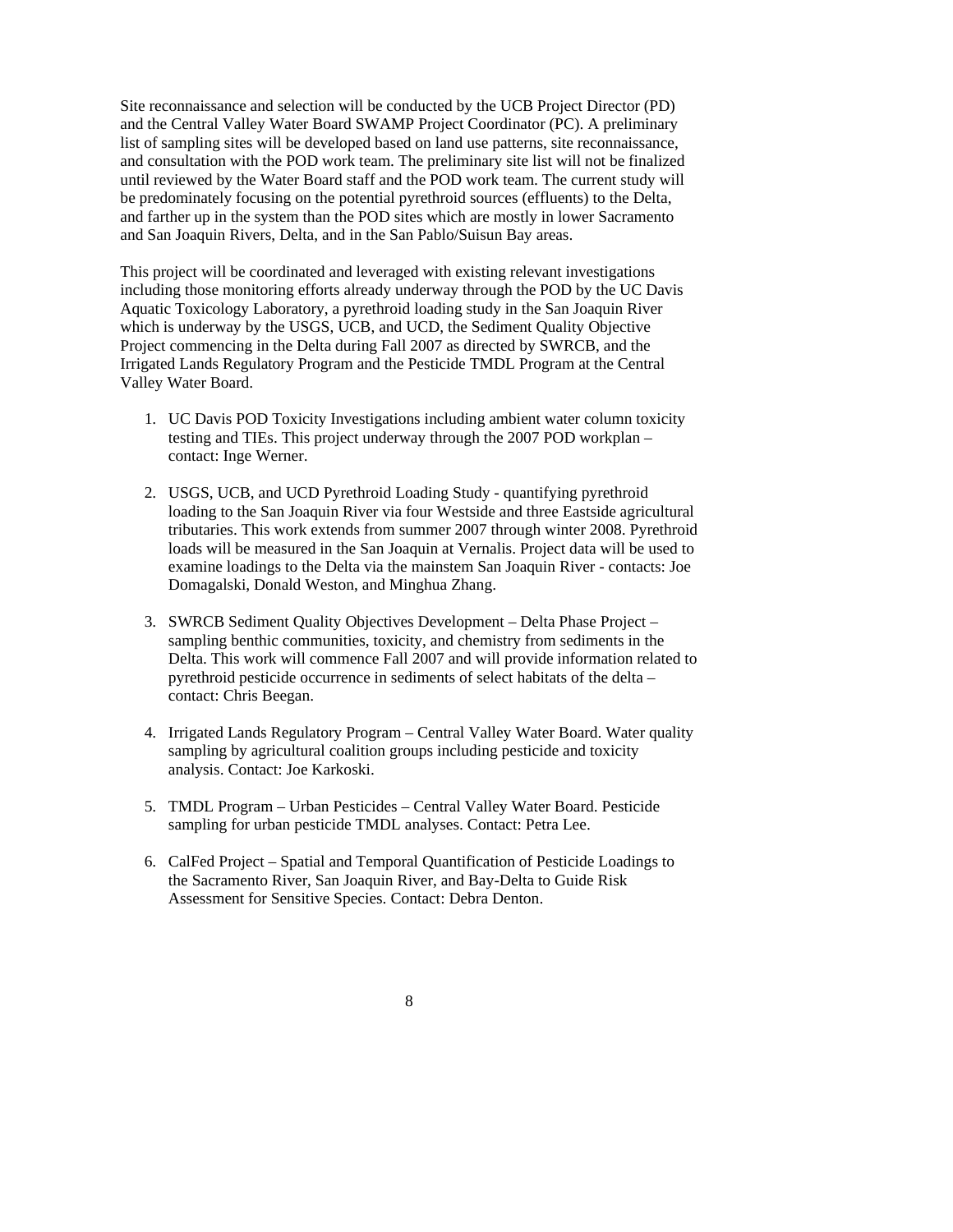The IEP is currently planning for a review of all available data on waterborne contaminants to the Delta and related toxicity information. This review will assess the inputs with regards to risk to pelagic Delta fish species, and that same assessment protocol will be useful for interpreting data from the proposed study.

#### **Quality Assurance**

A project specific Quality Assurance Project Plan (QAPP) will be prepared that is consistent with the EPA 24 Element QAPP Guidelines (USEPA, 1998) and the SWAMP Quality Assurance Management Plan (Puckett, 2002). The QAPP will be reviewed and accepted by the SWAMP QA Officer prior to initiating any field sampling for this project. The QAPP will include criteria for data acceptability, procedures for sampling, testing, and calibration, as well as preventative and corrective measures.

#### **Data Management**

All data generated by this project will be maintained as described in the SWAMPaccepted project QAPP. UCB and Central Valley Water Board staff will be responsible for collection of samples and field data. UCB will be responsible for managing chemistry, toxicity testing, and TIE data. Southern Illinois University (SIU) will be responsible for transferring analytical chemistry data to UCB in SWAMP format. The University of Maryland laboratory that analyzes for total organic carbon will submit their data to the UCB PD. The UCB PD will be responsible for submitting all project data for inclusion into the SWAMP database.

#### **Assessment Benchmarks, Data Analysis, and TIE Triggers**

Sacramento-San Joaquin River Delta water quality will be assessed based on comparison of chemistry and toxicity measurements with benchmarks indicating potential for biological effects. The study is designed as a screening survey.

There currently exist no guideline values or Basin Plan Objectives for pyrethroid pesticides in water. The present study will compare measured pyrethroid concentrations with thresholds for toxicity to aquatic life, and especially *Hyalella azteca* median lethal concentration values (LC50s) for short-term (1-4 d) water exposure, as available in the scientific literature. Dividing measured concentrations by their LC50 values transforms the data into toxic units, which can be combined to estimate the cumulative effect of all pyrethroids detected, and account for differences in the relative toxicity of each pyrethroid.

The benchmarks used to indicate water column toxicity will be: (1) sample mean survival significantly less than control values, as indicated by separate variance t-tests, and (2) sample mean survival less than 80% of the control value. These are the monitoring benchmarks used in the SWAMP program to indicate significant sample toxicity. Arcsine squareroot transformation will be used when necessary to meet the assumptions of normality and homogeneity of variance. Steel's test will be used for comparison to control if these assumptions are not met after transformation.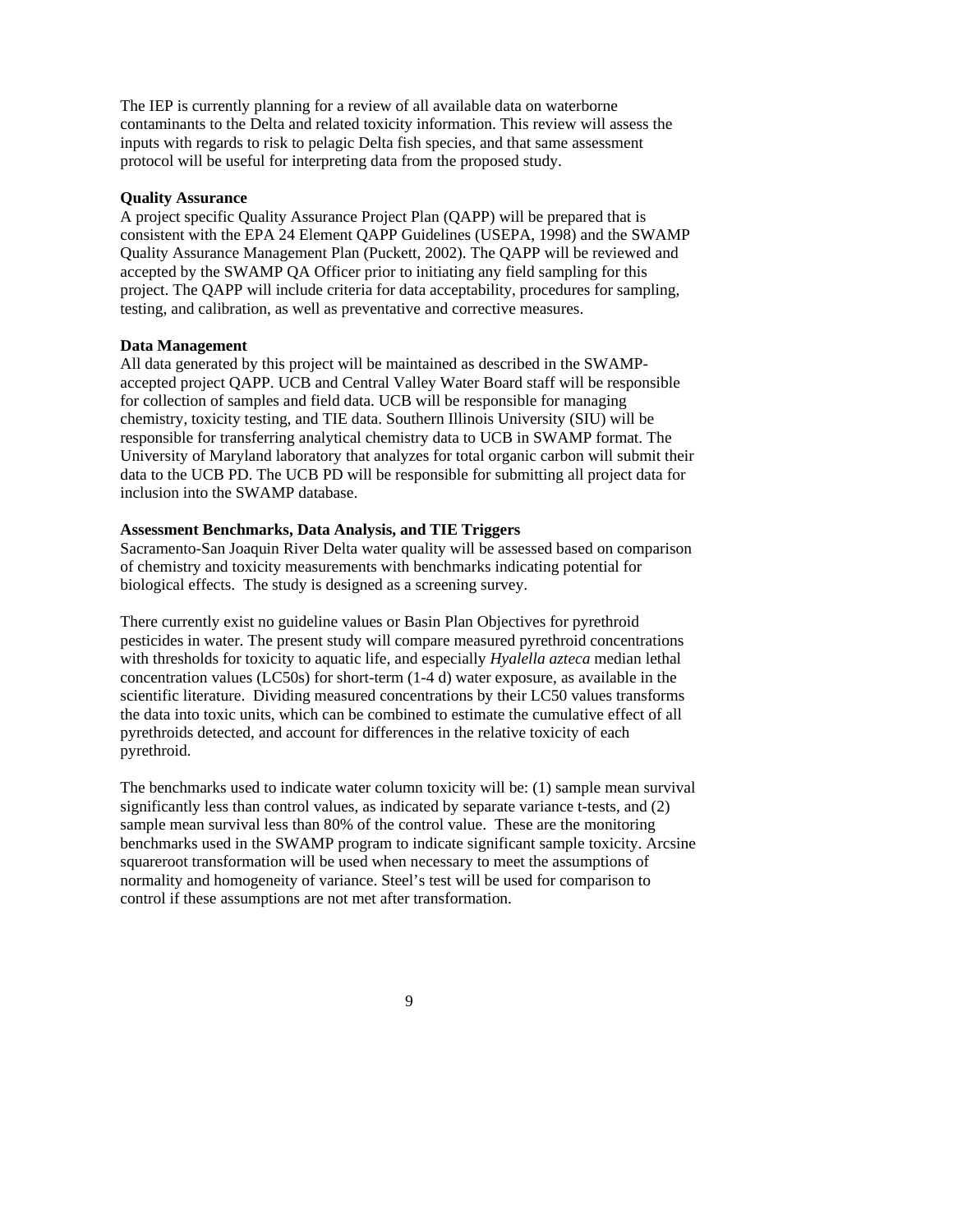The toxicity level used to trigger pyrethroid-specific TIE procedures will generally be test amphipod survival less than 50% of the control. These procedures will be conducted on up to 25 toxic water column samples. If no toxicity is observed or toxicity is observed in less than 25 samples, the unused TIE resources will be directed towards additional sampling of effluents or ambient Delta waters.

#### **Reporting**

Data collected from this assessment will be transferred to, and be electronically available from, the SWAMP database. The final project report will be prepared by the UCB PD. The report discussion will include an explanation of project context with relevant POD findings, in addition to consideration of occurrence, sources, pathways, and toxicity of pyrethroid pesticides in California's Sacramento-San Joaquin River Delta.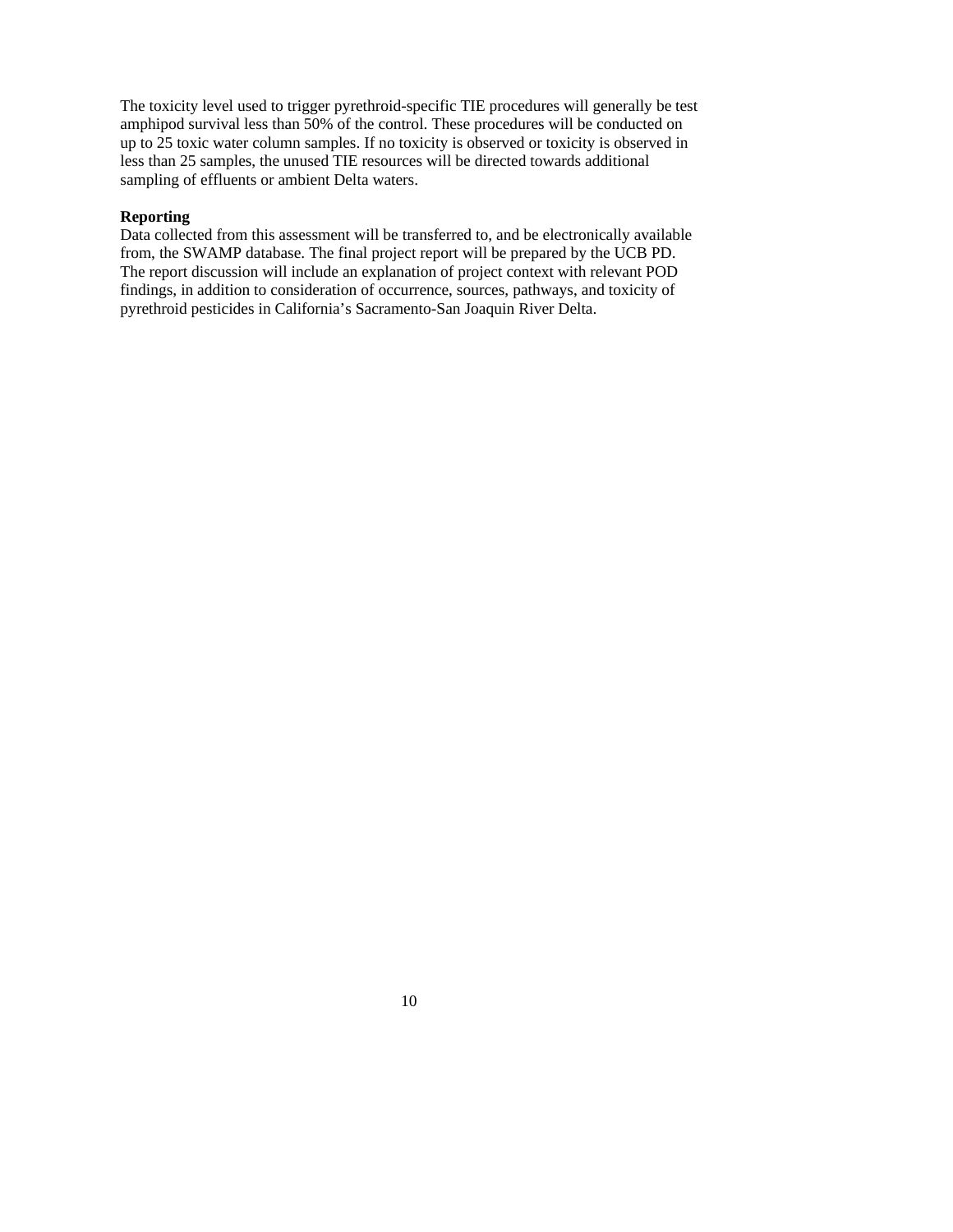## **Project Schedule**

| <b>Activity</b>                         | Date/Time                    |
|-----------------------------------------|------------------------------|
| <b>Monitoring Plan</b>                  | October 2007                 |
| <b>Quality Assurance Plan</b>           |                              |
| Draft QAPP                              | November 2007                |
| Final QAPP                              | December 2007                |
| Sample Collection                       | January 2007 - December 2008 |
| <b>Toxicity Testing and TIEs</b>        | January 2007 - December 2008 |
| <b>Chemical Analyses</b>                | January 2007 - December 2008 |
| Reporting                               |                              |
| Draft Final Report                      | February 2009                |
| <b>Final Report</b>                     | March 2009                   |
| <b>Expected Project Completion Date</b> | March 2009                   |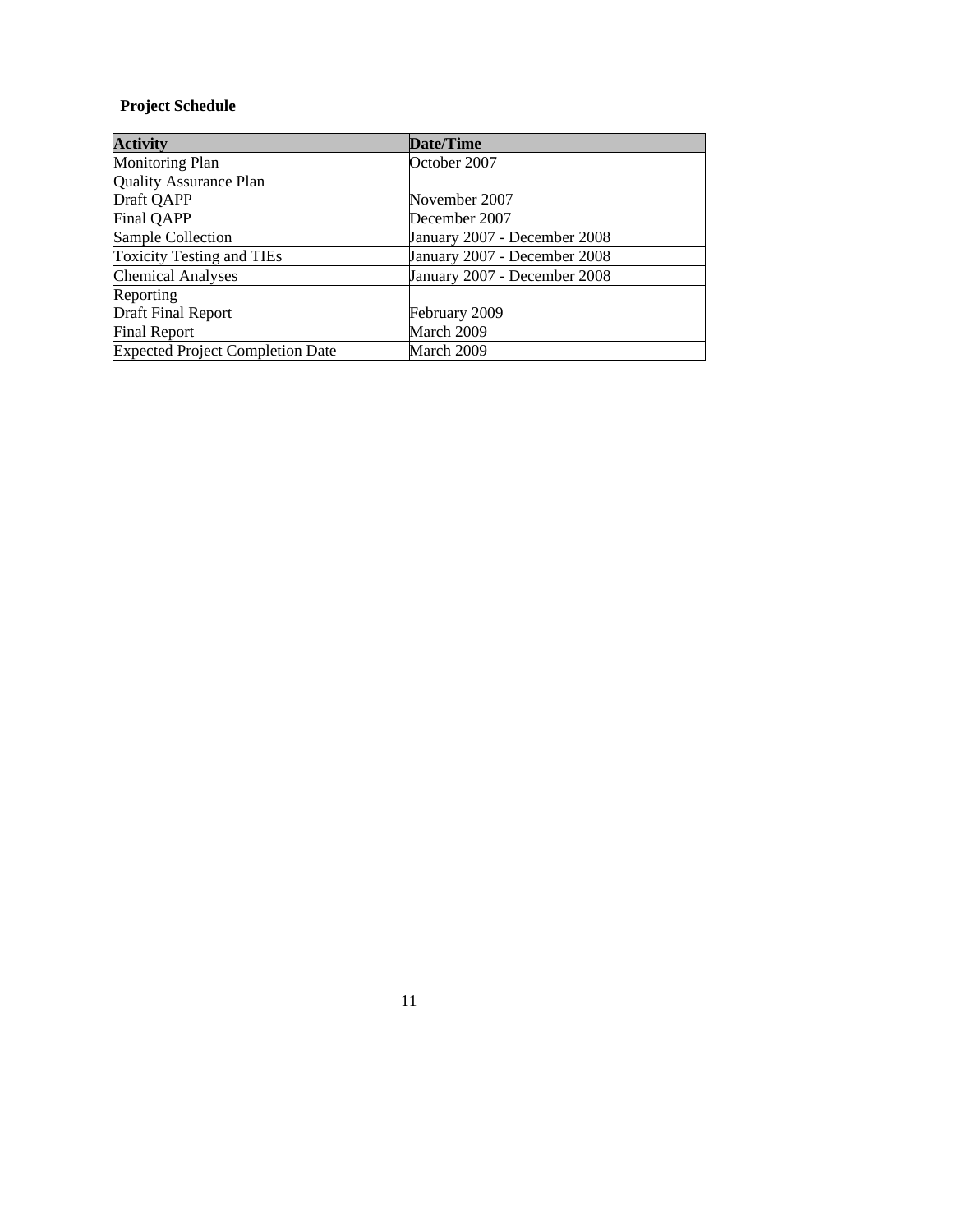#### **Literature Cited**

Amweg, E.L., D.P. Weston, J. You, and M.J. Lydy. 2006. Pyrethroid insecticides and sediment toxicity in urban creeks from California and Tennessee. *Environ. Sci. & Technol*. 40:1700-1706.

Amweg, E.L. and D.P. Weston. Whole sediment toxicity identification evaluation tools for pyrethroid insecticides. II. PBO addition. *Environ. Toxicol. Chem.* (in press).

CDPR, 2007. California Department of Pesticide Regulation Pesticide Usage Report (PUR) database. Sacramento, CA.

CVRWQCB. 2006. Water Quality Control Plan for the Sacramento River and San Joaquin River Basins, Fourth Edition. Central Valley Regional Water Quality Control Board (CVRWQCB). Sacramento, CA.

Moran, K.D., *Pesticides in Urban Surface Water: Urban Pesticides Use Trends Annual Report 2007*, prepared for the San Francisco Estuary Project, June 2007.

Oros, D.R., and I. Werner. 2005. Pyrethroid Insecticides: An Analysis of Use Patterns, Distributions, Potential Toxicity, and Fate in the Sacramento-San Joaquin Delta and Central Valley. White Paper for the Interagency Ecological Program. SFEI Contribution 415. San Francisco Estuary Institute, Oakland, CA.

Puckett, M. 2002. Quality Assurance Management Plan for the State of California's Surface Water Ambient Monitoring Program (SWAMP). California Department of Fish and Game, Monterey, CA. Prepared by the State Water Resources Control Board, Sacramento, CA. 145 pages plus appendices.

SWAMP, 2005. Comprehensive Monitoring and Assessment Strategy to Protect and Restore California's Water Quality. State Water Resources Control Board and Regional Water Quality Control Boards, Surface Water Ambient Monitoring Program report. [http://www.waterboards.ca.gov/quality.html.](http://www.waterboards.ca.gov/quality.html)

Weston, D.P., J. You, and M.J. Lydy. 2004. Distribution and toxicity of sediment-associated pesticides in agriculture-dominated water bodies of California's Central Valley. *Environ. Sci. & Technol*. 38: 2752-2759.

Weston, D.P., R.W. Holmes, J. You, and M.J. Lydy. 2005. Aquatic toxicity due to residential use of pyrethroid insecticides. *Environ. Sci. & Technol*. 39: 9778-9784.

Weston, D.P., J. You, E.L. Amweg and M.J. Lydy. Sediment toxicity in agricultural areas of California and the role of hydrophobic pesticides. In J. Gan, F. Spurlock, P. Hendley and D. Weston (editors), *Synthetic pyrethroids: Fate and Effects*. ACS Symposium Book Series, American Chemical Society, Washington, D.C. (in press).